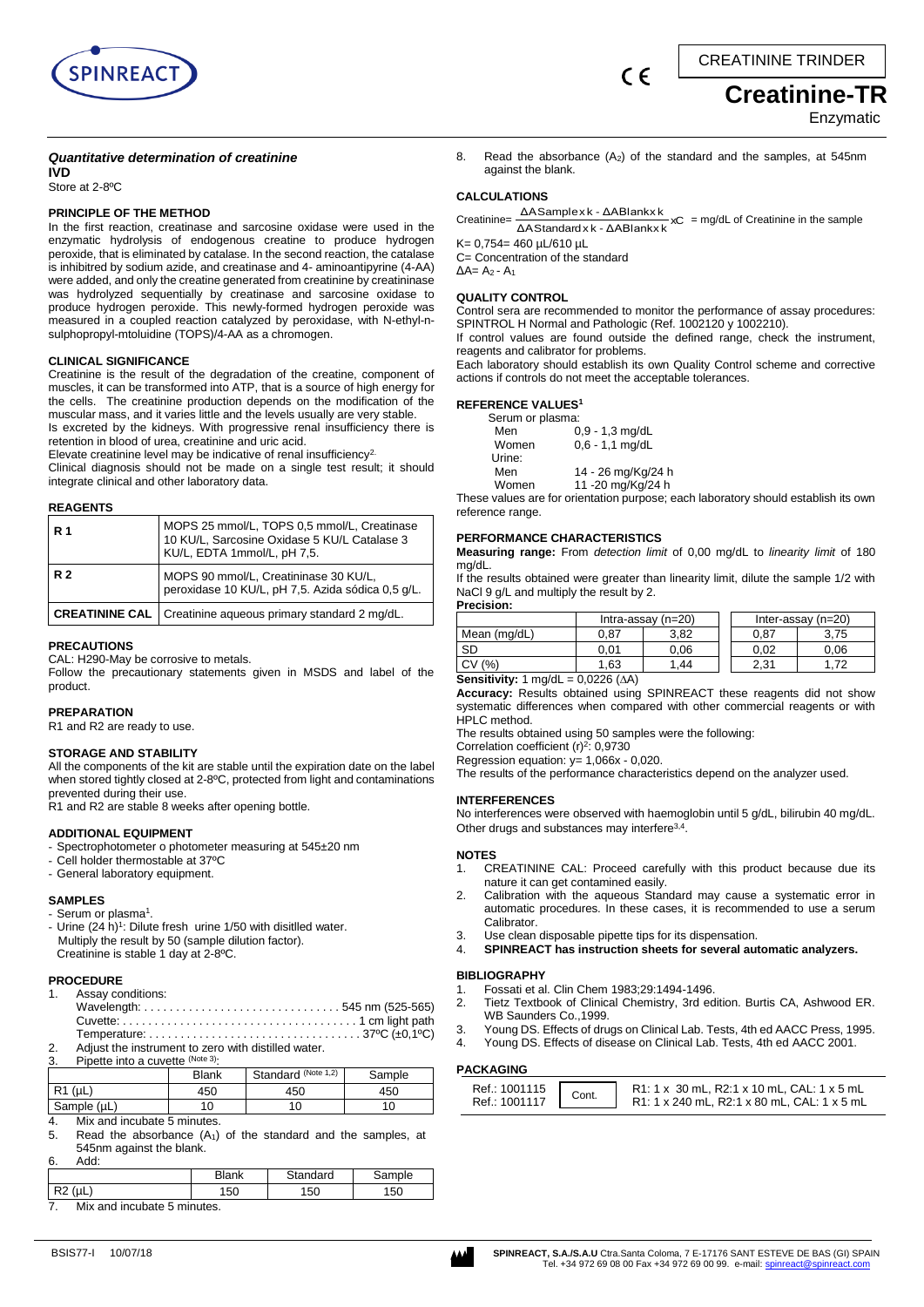

# **Creatinina-TR**  Enzimático

# *Determinación cuantitativa de creatinina*

**IVD** Conservar a 2-8ºC

#### **PRINCIPIO DEL MÉTODO**

En la primera reacción, se usa creatinasa y sarcosina oxidasa en la hidrólisis enzimática de la creatina endógena para producir peróxido de hidrógeno, el cual es eliminado por catalasa. En la segunda reacción, la catalasa es inhibida por la azida sódica, se añaden creatininasa y 4 aminoantipirina (4-AA), y únicamente la creatina generada a partir de la creatinina por la creatininasa se hidroliza secuencialmente por la creatinasa y sarcosina oxidasa, para producir peróxido de hidrógeno. Este nuevo peróxido de hidrógeno formado se mide en una reacción acoplada catalizada por la peroxidasa, con N-etil-n-sulfopropil-mtoluidina (TOPS)/4- AA como cromógeno.

#### **SIGNIFICADO CLÍNICO**

La creatinina es el resultado de la degradación de la creatina, componente de los músculos y puede ser transformada en ATP, fuente de energía para las células.

La producción de creatinina depende de la modificación de la masa muscular. Varía poco y los niveles suelen ser muy estables.

Se elimina a través del riñón. En una insuficiencia renal progresiva hay una retención en sangre de urea, creatinina y ácido úrico.

Niveles altos de creatinina son indicativos de patología renal<sup>2</sup>.

El diagnóstico clínico debe realizarse teniendo en cuenta todos los datos clínicos y de laboratorio.

#### **REACTIVOS**

| l R 1                 | MOPS 25 mmol/L, TOPS 0,5 mmol/L,<br>Creatinasa 10 KU/L, Sarcosina Oxidasa 5 KU/L<br>Catalasa 3 KU/L, EDTA 1mmol/L, pH 7,5. |
|-----------------------|----------------------------------------------------------------------------------------------------------------------------|
| <b>R2</b>             | MOPS 90 mmol/L, Creatinasa 30 KU/L,<br>peroxidasa 10 KU/L, pH 7,5. Azida sódica 0,5 g/L.                                   |
| <b>CREATININE CAL</b> | Patrón primario acuoso de Creatinina 2 mg/dL.                                                                              |

#### **PRECAUCIONES**

CAL: H290-Puede ser corrosivo para los metales.

Seguir los consejos de prudencia indicados en la FDS y etiqueta del producto.

#### **PREPARACIÓN**

R1 y R2 están listos para su uso.

#### **CONSERVACIÓN Y ESTABILIDAD**

Todos los componentes del kit son estables, hasta la fecha de caducidad indicada en la etiqueta, cuando se mantienen los frascos bien cerrados a 2- 8ºC, protegidos de la luz y se evita su contaminación. No usar reactivos fuera de la fecha indicada.

R1 y R2 son estables durante 8 semanas después de la apertura del bote.

### **MATERIAL ADICIONAL**

- Espectrofotómetro o fotómetro para lecturas a 545±20 nm
- Cubeta termostatizada a 37ºC
- Equipamiento habitual de laboratorio.

#### **MUESTRAS**

- Suero o plasma heparinizado<sup>1</sup>.
- Orina (24 h) <sup>1</sup> : Diluir la muestra al 1/50 con agua destilada.Multiplicar el resultado por 50 (factor de dilución de la muestra). Estabilidad de la creatinina: al menos 24 horas a 2-8ºC.

#### **PROCEDIMIENTO**

- 1. Condiciones del ensayo:
- Longitud de onda: . . . . . . . . . . . . . . . . . . . . . . . . . . . 545 nm (525-565) Cubeta: . . . . . . . . . . . . . . . . . . . . . . . . . . . . . . . . . . . .1 cm paso de luz Temperatura: . . . . . . . . . . . . . . . . . 2. Ajustar el espectrofotómetro a cero frente a agua destilada.

3. Pipetear en una cubeta (Nota 3).

|                 | Blanco | Patrón (Nota 1,2) | Muestra |
|-----------------|--------|-------------------|---------|
| $R1$ ( $\mu$ L) | 450    | 450               | 450     |
| Muestra (µL)    |        | 10                |         |

Mezclar e incubar durante 5 minutos.

5. Leer la absorbancia (A1) a 545nm, del patrón y de las muestras frente al blanco.

6. Añadir:

|             | anco      | Muestra<br>on |
|-------------|-----------|---------------|
| $\sim$<br>∼ | 150<br>50 | 150           |

7. Mezclar e incubar durante 5 minutos.

| <b>'RESENTACION</b> |       |                             |
|---------------------|-------|-----------------------------|
| Ref.: 1001115       | Cont. | R1: 1 x 30 mL, R2:1 x 10 mL |
|                     |       | .                           |

8. Leer la absorbancia  $(A_2)$  a 545nm, del patrón y de las muestras frente al blanco.

# **CÁLCULOS**

Creatinina= ΔAMuestra x k - ΔABlancox k<br>
xC = mg/dL de Creatinina en la muestra ΔΑΡatrón x k - ΔΑΒΙancox k

K= 0,754= 460 µL/610 µL C= Concentración del patrón

 $\Delta$ A= A<sub>2</sub> - A<sub>1</sub>

#### **CONTROL DE CALIDAD**

Es conveniente analizar junto con las muestras sueros control valorados: SPINTROL H Normal y Patológico (Ref. 1002120 y 1002210). Si los valores hallados se encuentran fuera del rango de tolerancia, revisar el

instrumento, los reactivos y el calibrador.

Cada laboratorio debe disponer su propio Control de Calidad y establecer correcciones en el caso de que los controles no cumplan con las tolerancias.

#### **VALORES DE REFERENCIA<sup>1</sup>**

| Suero o plasma:    |
|--------------------|
| $0,9 - 1,3$ mg/dL  |
| $0,6 - 1,1$ mg/dL  |
|                    |
| 14 - 26 mg/Kg/24 h |
|                    |

Mujeres 11 -20 mg/Kg/24 h

Estos valores son orientativos. Es recomendable que cada laboratorio establezca sus propios valores de referencia.

### **CARACTERÍSTICAS DEL MÉTODO**

**Rango de medida:** Desde el *límite de detección* de 0,00 mg/dL hasta el *límite de linealidad* de 180 mg/dL.

Si la concentración es superior al límite de linealidad, diluir la muestra 1/2 con NaCl 9 g/L y multiplicar el resultado final por 2.

| Precisión:    |                   |      |      |                   |
|---------------|-------------------|------|------|-------------------|
|               | Intraserie (n=20) |      |      | Interserie (n=20) |
| Media (mg/dL) | 0.87              | 3.82 | 0.87 | 3.75              |
| <b>SD</b>     | 0.01              | 0,06 | 0.02 | 0.06              |
| (% )          | 1.63              | 1.44 | 2.31 | 1.72              |
|               |                   |      |      |                   |

**Sensibilidad analítica:**  $1 \text{ mg/dL} = 0.0226 \text{ (}\Delta\text{A)}$ 

**Exactitud:** Los reactivos de SPINREACT (y) no muestran diferencias sistemáticas significativas cuando se comparan con otros reactivos comerciales (x) o con el método HPLC.

Los resultados obtenidos con 50 muestras fueron los siguientes:

Coeficiente de correlación (r)<sup>2</sup>: 0,9730.

Ecuación de la recta de regresión: y= 1,066x - 0,020.

Las características del método pueden variar según el analizador utilizado.

#### **INTERFERENCIAS**

No se observan interferencias con Hemoglobina hasta 5g/L, bilirrubina 40 mg/dL. Se han descrito varias drogas y otras substancias que interfieren en la determinación de la creatinina<sup>3,4</sup>.

#### **NOTAS**

- 1. CREATININE CAL: Debido a la naturaleza del producto, es aconsejable tratarlo con sumo cuidado ya que se puede contaminar con facilidad.
- La calibración con el Patrón acuoso puede dar lugar a errores sistemáticos en métodos automáticos. En este caso, se recomienda utilizar calibradores séricos.
- 3. Usar puntas de pipeta desechables limpias para su dispensación.
- **4. SPINREACT dispone de instrucciones detalladas para la aplicación de este reactivo en distintos analizadores.**

#### **BIBLIOGRAFÍA**

- 
- 1. Fossati et al. Clin Chem 1983;29:1494-1496.<br>2. Tietz Textbook of Clinical Chemistry, 3rd ec 2. Tietz Textbook of Clinical Chemistry, 3rd edition. Burtis CA, Ashwood ER. WB Saunders Co.,1999.
- 3. Young DS. Effects of drugs on Clinical Lab. Tests, 4th ed AACC Press, 1995.
- Young DS. Effects of disease on Clinical Lab. Tests, 4th ed AACC 2001.

## **PRESENTACIÓN**

| <b>INEJENI AVIUN</b>           |       |                                                                                           |
|--------------------------------|-------|-------------------------------------------------------------------------------------------|
| Ref.: 1001115<br>Ref.: 1001117 | Cont. | R1: 1 x 30 mL, R2:1 x 10 mL, CAL: 1 x 5 mL<br>R1: 1 x 240 mL, R2:1 x 80 mL, CAL: 1 x 5 mL |
|                                |       |                                                                                           |

# Blanco Patrón (Nota 1,2) Muestra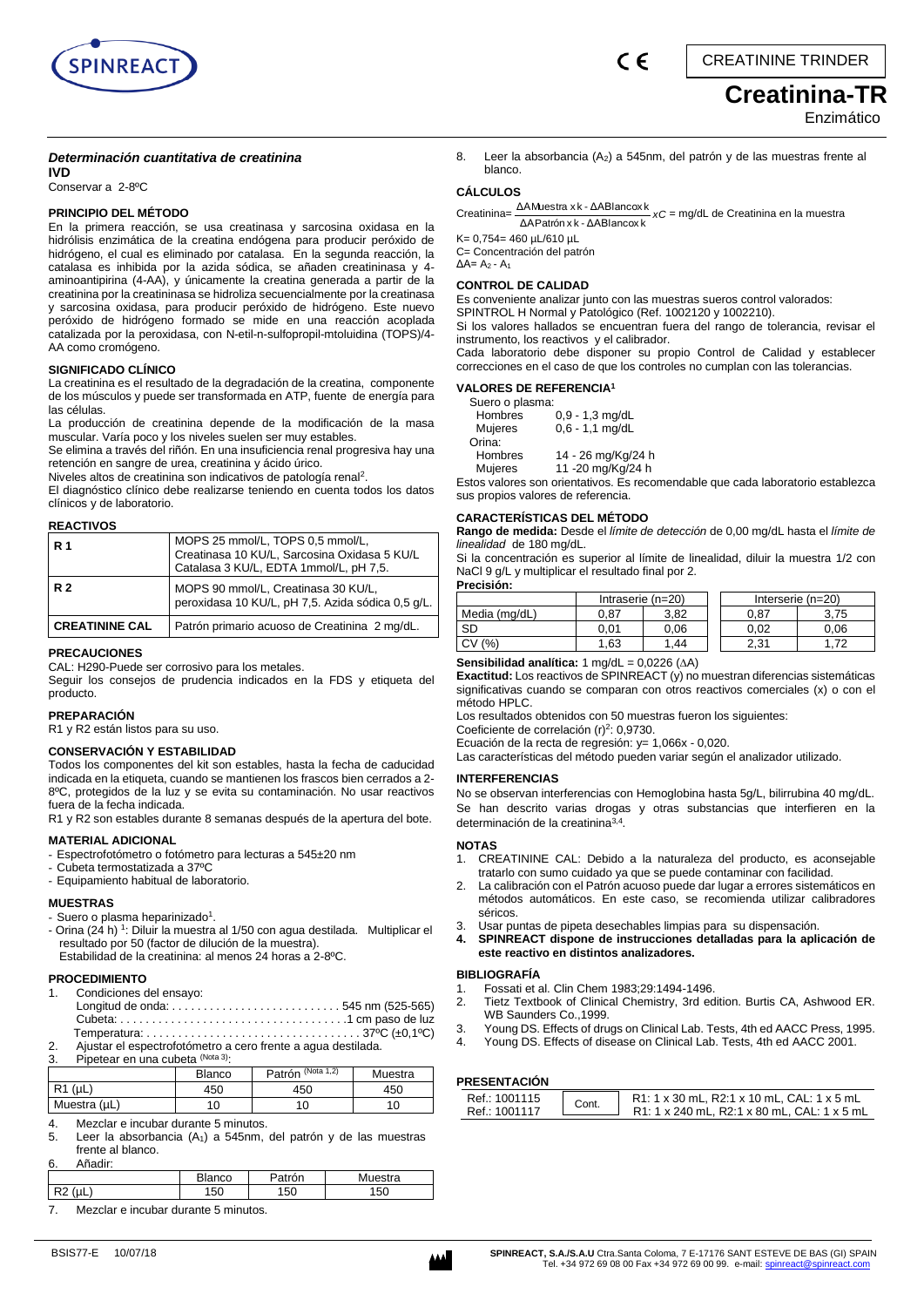

# **Créatinine-TR**

# **Enzymatique**

# *Détermination quantitative de créatinine*

**IVD**

#### Conserver à 2 - 8ºC.

#### **PRINCIPE DE LA MÉTHODE**

Dans la première réaction, nous utilisons de la créatinase oxydase dans l'hydrolyse enzymatique de la créatine endogène pour produire du peroxyde d'hydrogène, qui est éliminé par catalase. Dans la seconde réaction, la catalase est inhibée par l'azoture de sodium, on ajoute de la créatinase et 4-aminoantipyrine (4-AA), et seulement la créatine générée à partir de la créatinine par la créatinase on hydrolyse séquentiellement par la créatinase y sarcosine oxydase, pour produire du peroxyde d'hydrogène. Ce nouveau peroxyde d'hydrogène formé est mesuré dans une réaction accouplée catalysée par la peroxydase, avec N-éthyle-n-sulfopropyle-m-toluidine (TOPS)/4-AA comme chromogène.

#### **SIGNIFICATION CLINIQUE**

La créatinine est le résultat de la dégradation de la créatine, composant des muscles et elle peut être transformée en ATP source d'énergie pour les cellules.

La production de créatinine dépend de la modification de la masse musculaire. Elle varie peu et les niveaux sont généralement très stables. Elle s'élimine par les reins. Dans une insuffisance rénale progressive il y a une rétention d'urée, de créatinine et d'acide urique dans le sang. Des niveaux élevés de créatinine sont indicatifs de pathologie rénale<sup>2</sup>. Le diagnostic clinique doit être réalisé en prenant en compte toutes les données cliniques et de laboratoire.

#### **RÉACTIFS**

| R 1                   | MOPS 25 mmol/L, TOPS 0,5 mmol/L,<br>Créatinase 10 KU/L, Sarcosine Oxydase 5 KU/L<br>Catalase 3 KU/L, EDTA 1mmol/L, pH7,5. |
|-----------------------|---------------------------------------------------------------------------------------------------------------------------|
| R <sub>2</sub>        | MOPS 90 mmol/L, Créatinase 30 KU/L,<br>Peroxydase 10 KU/L, pH 7,5.<br>Azoture de sodium 0,5 g/L.                          |
| <b>CRÉATININE CAL</b> | Patron primaire aqueux de Créatinine 2 mg/dL.                                                                             |

#### **PRÉCAUTIONS**

CAL : H290-Peut être corrosif pour les métaux.

Suivre les conseils de prudence indiqués sur la FDS et sur l'étiquette du produit.

#### **PRÉPARATION**

R1 et R2 sont prêts à être utilisés.

# **CONSERVATION ET STABILITÉ**

Tous les composants du kit sont stables jusqu'à la date d'expiration indiquée sur l'étiquette, quand les flacons sont gardés bien fermés à 2-8ºC, à l'abri de la lumière et que leur contamination est évitée. Ne pas utiliser des réactifs au-delà de la date indiquée.

R1 et R2 sont stables pendant 8 semaines après l'ouverture du flacon.

#### **MATÉRIEL SUPPLÉMENTAIRE**

- Spectrophotomètre ou photomètre pour lectures à 545±20 nm

- Cuve thermostatisée à 37°C
- Équipement habituel de laboratoire.

#### **ÉCHANTILLONS**

- Sérum ou plasma hépariné<sup>1</sup>.
- Urine (24 h)<sup>1</sup>: Diluer l'échantillon à 1/50 avec de l'eau distillée. Multiplier le résultat par 50 (facteur de dilution de l'échantillon). Stabilité de la créatinine : au moins 24 heures à 2-8°C

#### **PROCÉDURE**

| 1. Conditions de l'essai :   |  |
|------------------------------|--|
|                              |  |
| Cuve:1 cm passage de lumière |  |
|                              |  |

2. Régler le spectrophotomètre à zéro par rapport à l'eau distillée.

3. Introduire la pipette dans une cuve (Note 3): Patron (Note 1,2) **Échantillon** R1 (μL) 450 450 450  $\left| \right|$  Echantillon (μL)  $\left| \right|$  10 10 10 10

4. Mélanger et incuber pendant 5 minutes.

5. Lire l'absorption (A1) à 545nm, du patron et des échantillons par rapport au blanc.

| 6.<br>Aiouter: |               |        |             |
|----------------|---------------|--------|-------------|
|                | Blanc         | Patron | Echantillon |
| (uL            | 150           | 150    | 150         |
| -<br>          | $\sim$ $\sim$ |        |             |

7. Mélanger et incuber pendant 5 minutes.



## **PRÉSENTATION**

| Réf: 1001115<br>R1:1x30 mL, R2:1x 10 mL, CAL:1x5 mL<br>Cont.<br>Réf : 1001117<br>$R1:1 x240 mL, R2:1 x 80 mL, CAL:1 x 5 mL$ |
|-----------------------------------------------------------------------------------------------------------------------------|
|-----------------------------------------------------------------------------------------------------------------------------|

8. Lire l'absorption  $(A_2)$  à 545nm, du patron et des échantillons par rapport au blanc. **CALCULS** 

 $\epsilon$ 

*xC* ΔAPatrón x k - ΔABlancox k ΔAMuestra x k - ΔABlancox k

Créatinine= = mg/dL de Créatinine dans l'échantillon K= 0,754= 460µL/610µL

C = Concentration du patron

 $\Delta$ A= A<sub>2</sub> - A<sub>1</sub>

#### **CONTRÔLE DE QUALITÉ**

Il convient d'analyser avec les échantillons de sérums de contrôle évalués : SPINTROL H Normal et pathologique (Réf. 1002120 et 1002210).

Si les valeurs trouvées sont en dehors de la gamme de tolérance, il faut vérifier l'instrument, les réactifs et le calibreur.

Chaque laboratoire doit disposer de son propre Contrôle de qualité et établir des corrections dans le cas où les contrôles ne sont pas conformes aux tolérances exigées.

#### **VALEURS DE RÉFÉRENCE<sup>1</sup>**

| Sérum ou plasma : |                    |
|-------------------|--------------------|
| Hommes            | 0.9 - 1,3 mg/dL    |
| Femmes            | $0.6 - 1.1$ mg/dL  |
| Urine:            |                    |
| Hommes            | 14 - 26 mg/Kg/24 h |
| Femmes            | 11 -20 mg/Kg/24 h  |

Ces valeurs sont indicatives. Il est conseillé que chaque laboratoire établisse ses propres valeurs de référence.

#### **CARACTÉRISTIQUES DE LA MÉTHODE**

**Gamme de mesure :** depuis la *limite de détection* de 0,00mg/dL jusqu'à la *limite de linéarité* de 180 mg/dL.

Si la concentration de l'échantillon est supérieure à la limite de linéarité, diluer l'échantillon 1/2 avec NaCl 9 g/L et multiplier le résultat final par 2. **Précision :**

|                 | Intra-série ( $n = 20$ ) |      | Inter-série ( $n = 20$ ) |      |
|-----------------|--------------------------|------|--------------------------|------|
| Moyenne (mgl/L) | 0.87                     | 3.82 | 0.87                     | 3.75 |
| <b>SD</b>       | 0.01                     | 0.06 | 0.02                     | 0.06 |
| (9/2)           | 1.63                     | 1.44 | 2.31                     | .72  |
|                 |                          |      |                          |      |

**Sensibilité analytique :** 1 mg/dL = 0,0226 (A)

**Précision :** Les réactifs SPINREACT (y) ne montrent pas de différences systématiques significatives quand ils sont comparés à d'autres réactifs commerciaux (x) ou avec la méthode HPLC.

Les résultats obtenus avec 50 échantillons ont été les suivants :

Coefficient de corrélation  $(r)^2$ : 0,9730.

Équation de la droite de régression :  $y = 1,066x - 0,020$ 

Les caractéristiques de la méthode peuvent varier selon l'analyseur utilisé.

#### **INTERFERENCES**

Aucune interférence n'est observée avec l'hémoglobine jusqu'à 5g/L, bilirubine 40 mg/dL.

Plusieurs médicaments ont été décrits ainsi que d'autres substances qui interfèrent dans la détermination de la créatinine3,4 .

#### **REMARQUES**

- 1. CRÉATININE CAL : En raison de la nature du produit, il est conseillé de le traiter avec beaucoup de précaution car il peut être facilement contaminé.
- 2. L'étalonnage avec le patron aqueux peut entraîner des erreurs systématiques dans des méthodes automatiques. Dans ce cas, il est conseillé d'utiliser des
- calibreurs sériques.
- 3. Utiliser des embouts de pipette jetables propres pour leur diffusion.
- **4. SPINREACT dispose d'instructions détaillées pour l'application de ce réactif dans différents analyseurs.**

#### **BIBLIOGRAPHIE**

- 1. Fossati et al. Clin Chem 1983;29:1494-1496.<br>2. Tietz Text book of Clinical Chemistry, 3rd et
- 2. Tietz Text book of Clinical Chemistry, 3rd edition. Burtis CA, Ashwood ER. WB Saunders Co.,1999.
- 3. Young DS. Effects of drugs on Clinical Lab. Tests, 4th ed AACC Press, 1995.
- 4. Young DS. Effects of disease on Clinical Lab. Tests, 4th ed AACC 2001.